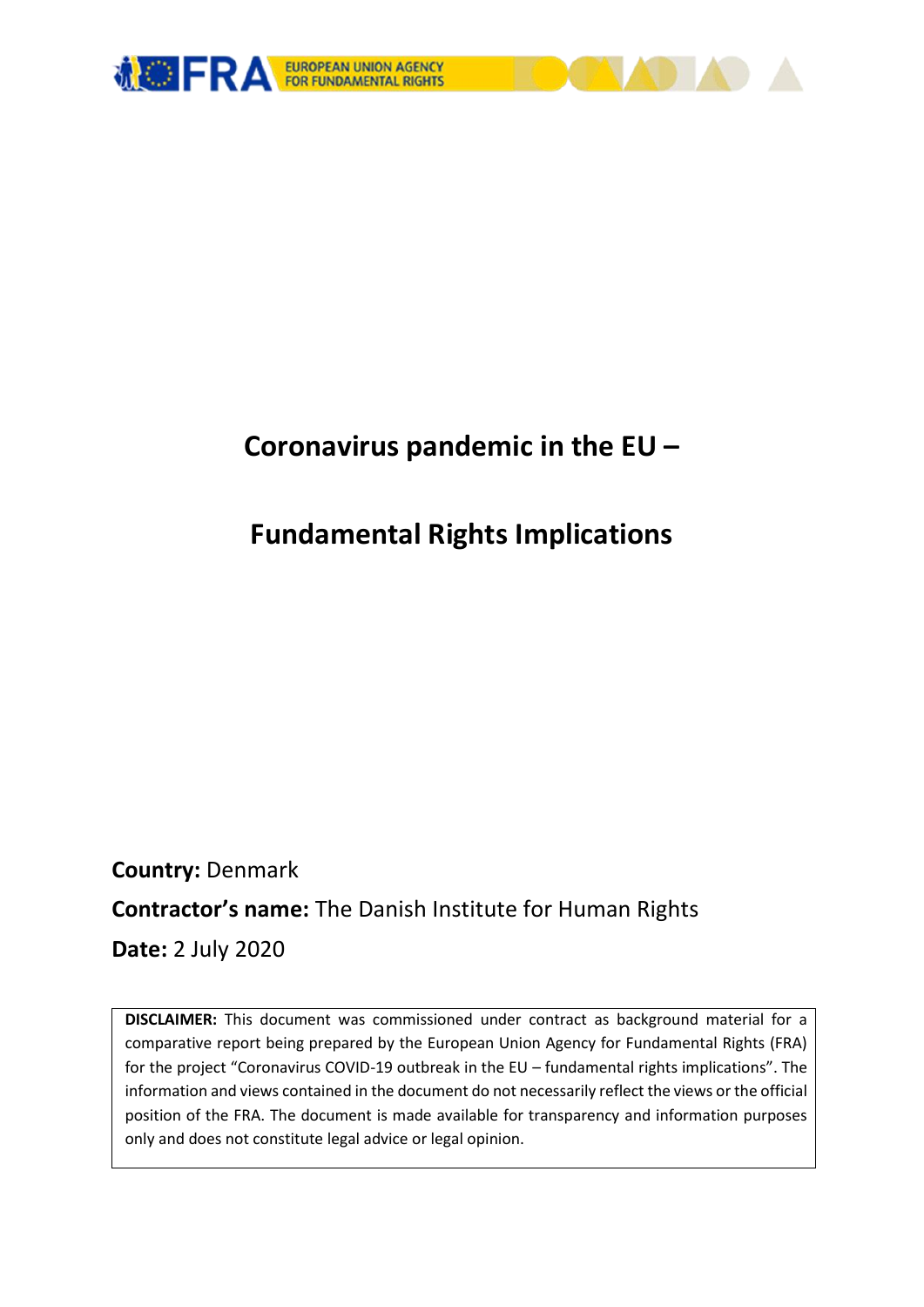# **1 Measures taken by government/public authorities**

# **1.1 Emergency laws/states of emergency**

*Provide information on emergency laws/declarations of states of emergency, including actions taken by police to enforce them and court rulings concerning the legality of such measures. Please include in particular information on developments relating to the protection of the right of association/demonstration; for example, with respect to the public gatherings that took place concerning the death of George Floyd, or other such events.*

As previously reported, the national state of emergency has gradually relaxed and most of the emergency measures have either been loosened or repealed. There have been no court rulings concerning the legality of the measures.

A large demonstration organized by the Black Lives Matter movement protesting the murder of George Floyd took place on 7 June 2020. According to tele-data, approximately 22.400 people attended the demonstration.<sup>1</sup> Demonstrations are excepted from the ban on assemblies of more than 50 people.

After the demonstration, protesters were urged by the authorities to get tested for COVID-19.<sup>2</sup> On 22 June 2020 four protesters had been tested positive for COVID-19. According to virologists, this number indicates that there was no so-called 'super-spreader' at the demonstration.<sup>3</sup>

# **1.2 Measures affecting the general population**

#### **1.2.1 Social distancing**

*Focus on:* 

**.** 

- *Lifting of stay at home restrictions, and measures/rules for general physical distancing when in public or at home.*
- *Enforcement and penalties.*

As part of a plan for gradually lifting the general assembly ban, the assembly ban was raised from 10 people to 50 people on 8 June 2020. 4

<sup>&</sup>lt;sup>1</sup> Laurits Hjortkjær Henningsen & Jens Valbjørn Stavnsbjerg, 'Ny optælling: Der var mange flere end 15.000 ved Black Lives Matter-demonstrationen' *Politiken* (18 June 2020), available in Danish here: [https://politiken.dk/indland/art7828439/Der-var-mange-flere-end-15.000-ved-Black-Lives-Matter](https://politiken.dk/indland/art7828439/Der-var-mange-flere-end-15.000-ved-Black-Lives-Matter-demonstrationen)[demonstrationen.](https://politiken.dk/indland/art7828439/Der-var-mange-flere-end-15.000-ved-Black-Lives-Matter-demonstrationen)

<sup>2</sup> Line Tofte, Thomas Buhl & Anna Sol Jørgensen, 'Politikere til 15.000 demonstranter: Bliv testet for corona' *Politiken* (8 June 2020), available in Danish here: [https://www.dr.dk/nyheder/politik/politikere-til-15000](https://www.dr.dk/nyheder/politik/politikere-til-15000-demonstranter-bliv-testet-corona) [demonstranter-bliv-testet-corona.](https://www.dr.dk/nyheder/politik/politikere-til-15000-demonstranter-bliv-testet-corona)

<sup>3</sup> Ritzau, ' Virolog: Intet tyder på superspredning med corona ved demo' *Politiken* (22 June 2020), available in Danish here[: https://politiken.dk/indland/art7833983/Virolog-Intet-tyder-på-superspredning-med-corona-ved](https://politiken.dk/indland/art7833983/Virolog-Intet-tyder-på-superspredning-med-corona-ved-demo)[demo.](https://politiken.dk/indland/art7833983/Virolog-Intet-tyder-på-superspredning-med-corona-ved-demo)

<sup>4</sup> 'Aftale om forsamlingsforbuddet' *Justitsministeriet*, available in Danish here: [https://www.justitsministeriet.dk/nyt-og-presse/pressemeddelelser/2020/aftale-om-forsamlingsforbuddet.](https://www.justitsministeriet.dk/nyt-og-presse/pressemeddelelser/2020/aftale-om-forsamlingsforbuddet)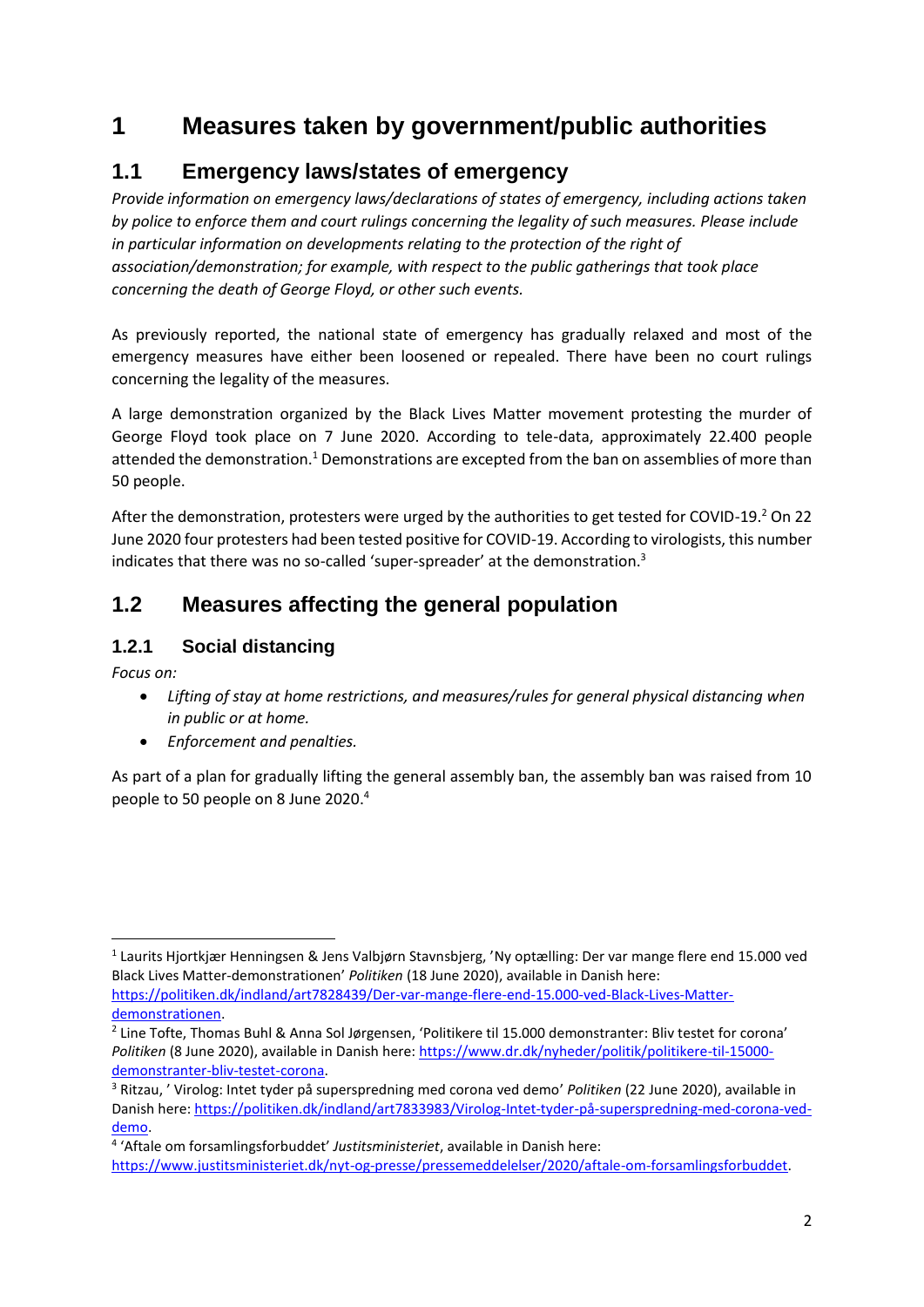On 8 June 2020, public swimming pools, amusement parks, gambling arcades and fitness centres reopened, and weddings, birthdays and other festivities held at hotels, restaurants or bars were excepted from a fixed closing time and allowed up to 500 guests.<sup>5</sup>

Music venues, nightlife clubs and festivals are still not allowed to re-open. As described in one of our previous report, fines will be issued by the police for violations.

### **1.2.2 Education**

*Focus on:*

- *Steps to reopen educational institutions (schools, third level and kindergartens). Include any specific measures aimed at children from socioeconomically disadvantaged backgrounds.*
- *Measures to protect students and staff as they return to educational institutions (e.g. related to physical distancing, shift patterns, health and hygiene, etc.).*

All educational institutions for children (early childhood education and care, elementary schools, upper secondary education etc.) have, as previously reported, reopened. There have not been changes in the guidelines since the previous report.

#### **1.2.3 Work**

*Focus on:* 

- *Steps for specific sectors/the general population to return to work and measures to protect employees in the workplace (physical distancing, health and hygiene, shift patterns, etc.). Please include any specific measures aimed at people in precarious work.*
- *Ending of furlough/short-time work programmes for specific sectors/the general population.*

On 15 June 2020, all non-essential workers in the public sector were allowed to physically return to their workplace, with precautions. This includes persons working in the public sector in Region Zealand and the Capital Region of Denmark, who were not included in the reopening 27 May 2020, due to great regional differences in the incidence of COVID-19. It is still recommended that working from home will continue to be used to the extent possible as well as staggered working hours so that public transportation, staff canteens etc. will not be overcrowded. 6

### **1.2.4 Access to justice**

*Focus on:* 

**.** 

- *Steps to lift restrictions previously imposed on court proceedings and any strategies to deal with case backlog or increased litigation due to COVID-19 measures (e.g. criteria to prioritise certain types of cases/disputes).*
- *Continued use of remote hearings and videoconferences within court proceedings despite the lifting of restrictions* (*e.g. for which proceedings*)*.*

<sup>5</sup> 'Aftale om yderligere genåbning af indendørs idræts- og foreningsliv', *Kulturministeriet,* available in Danish at: [https://kum.dk/fileadmin/KUM/Documents/COVID-](https://kum.dk/fileadmin/KUM/Documents/COVID-19_DOX/Aftale_om_yderligere_genaabning_af_indendoers_idraets-_og_foreningsliv.pdf)

[<sup>19</sup>\\_DOX/Aftale\\_om\\_yderligere\\_genaabning\\_af\\_indendoers\\_idraets-\\_og\\_foreningsliv.pdf](https://kum.dk/fileadmin/KUM/Documents/COVID-19_DOX/Aftale_om_yderligere_genaabning_af_indendoers_idraets-_og_foreningsliv.pdf) and 'Plan for en gradvis og kontrolleret lempelse af forsamlingsforbuddet', *Justitsministeriet,* available in Danish at: [https://www.justitsministeriet.dk/sites/default/files/media/Pressemeddelelser/pdf/2020/etapeplan\\_-](https://www.justitsministeriet.dk/sites/default/files/media/Pressemeddelelser/pdf/2020/etapeplan_-_forsamlingsforbud.pdf) [\\_forsamlingsforbud.pdf.](https://www.justitsministeriet.dk/sites/default/files/media/Pressemeddelelser/pdf/2020/etapeplan_-_forsamlingsforbud.pdf)

<sup>6</sup> 'Offentligt ansatte i Østdanmark tilbage på arbejde den 15. juni', *Justitsministeriet,* available in Danish at: [https://www.justitsministeriet.dk/nyt-og-presse/pressemeddelelser/2020/offentligt-ansatte-i-oestdanmark](https://www.justitsministeriet.dk/nyt-og-presse/pressemeddelelser/2020/offentligt-ansatte-i-oestdanmark-tilbage-paa-arbejde-den-15)[tilbage-paa-arbejde-den-15.](https://www.justitsministeriet.dk/nyt-og-presse/pressemeddelelser/2020/offentligt-ansatte-i-oestdanmark-tilbage-paa-arbejde-den-15)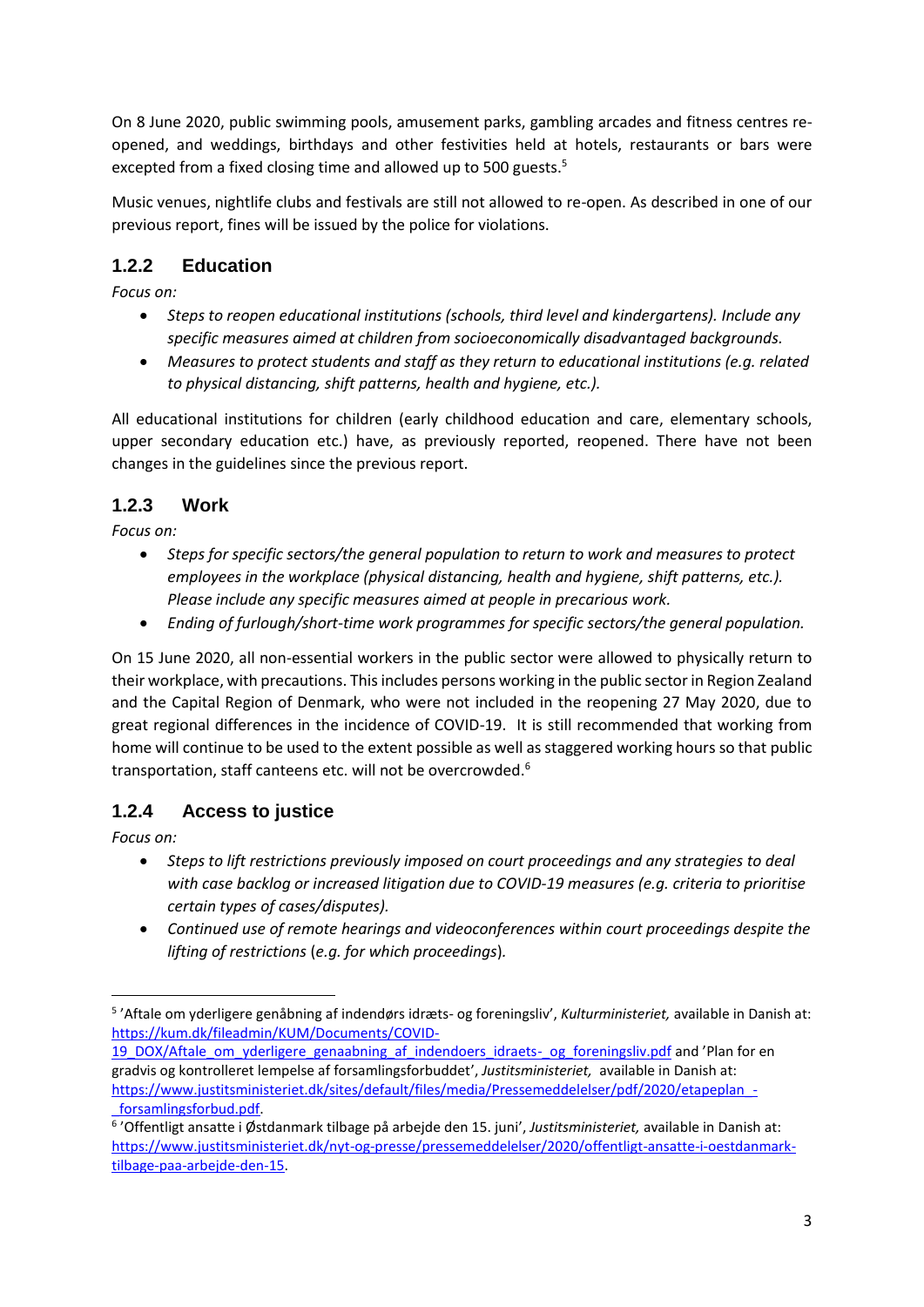To deal with case backlog caused by COVID-19 the Copenhagen district court has scheduled extra criminal proceedings outside normal opening hours from 4 pm to 6.30 pm.<sup>7</sup> On 4 June 2020, the Eastern High Court in Denmark announced that they are planning the appointments for civil proceedings that were postponed due to COVID-19.<sup>8</sup>

As previously reported the Danish Courts have an increased processing time because the courts have received an increasing amount of cases during the last 5 years and cases have become more complex. The shutdown caused by COVID-19 has made the situation worse. Therefore, the government has decided to give the Danish courts an extra DKK 7 million to fight the case backlog in the second half of 2020. The money will be used for temporary judge positions at the district courts and high courts, employing deputy judges, and the possibility for the other jurists at the court to take on overtime work to reduce the case backlog.<sup>9</sup>

The Danish Health Authority's (*Sundhedsstyrelsen)* guidelines about measures to ensure court cases are conducted in a safe manner are still in place. The measures include requirements such as 1-meter distance between persons, physical shielding with e.g. plexiglass, and cleaning and disinfection of affected contact points (door handles, handrails, switches, microphones, buttons on vending machines etc.) several times during the day. 10

We have not found any information on current use of remote hearings and/or videoconferences within court proceedings due to COVID-19. It seems that all court proceedings are physically taking place at the courts. People who are at increased risk of being infected with COVID-19 are encouraged to contact the court prior to their appearance if they are feeling insecure or unsafe about their appearance.<sup>11</sup>

#### **1.2.5 Freedom of movement**

*Focus on:* 

- *Steps to reopen borders/lift restrictions on freedom of movement to and within the EU, including rules or restrictions applying to certain categories of people (e.g. citizens; 'essential workers'). Please mention what requirements are in place for various categories of people to enter country (e.g. negative COVID-19 test result and/or obligation to self-isolate etc).*
- *Changes to asylum application procedures (*e.*g. lifting of temporary suspensions or restrictions on procedures) or available statistics on numbers of asylum applications (e.g. being much lower than for same period in previous years due to travel restrictions).*

8 'Berammelse af civile sager' *Danmarks Domstole*, available in Danish here: [https://domstol.dk/oestrelandsret/aktuelt/2020/6/berammelse-af-civile-sager/.](https://domstol.dk/oestrelandsret/aktuelt/2020/6/berammelse-af-civile-sager/)

<sup>1</sup> 7 'Københavns Byret berammer ekstra straffesager' *Danmarks Domstole,* available in Danish here: [https://domstol.dk/koebenhavn/aktuelt/2020/6/koebenhavns-byret-berammer-ekstra/.](https://domstol.dk/koebenhavn/aktuelt/2020/6/koebenhavns-byret-berammer-ekstra/)

<sup>9</sup> ' 7 mio. til bunkebekæmpelse i 2020' *Danmarks Domstole*, available in Danish here: [https://domstol.dk/aktuelt/2020/6/7-mio-til-bunkebekaempelse-i-2020/.](https://domstol.dk/aktuelt/2020/6/7-mio-til-bunkebekaempelse-i-2020/)

<sup>&</sup>lt;sup>10</sup>' Retningslinjer for hygiejne' *Danmarks Domstole,* available in Danish here: *[https://domstol.dk/alle](https://domstol.dk/alle-emner/corona-sagsafvikling-i-retten/retningslinjer-for-adfaerd-og-hygiejne/)*[emner/corona-sagsafvikling-i-retten/retningslinjer-for-adfaerd-og-hygiejne/.](https://domstol.dk/alle-emner/corona-sagsafvikling-i-retten/retningslinjer-for-adfaerd-og-hygiejne/)

<sup>11</sup> Retningslinjer for hygiejne' *Danmarks Domstole,* available in Danish here: [https://domstol.dk/alle](https://domstol.dk/alle-emner/corona-sagsafvikling-i-retten/retningslinjer-for-adfaerd-og-hygiejne/)[emner/corona-sagsafvikling-i-retten/retningslinjer-for-adfaerd-og-hygiejne/.](https://domstol.dk/alle-emner/corona-sagsafvikling-i-retten/retningslinjer-for-adfaerd-og-hygiejne/)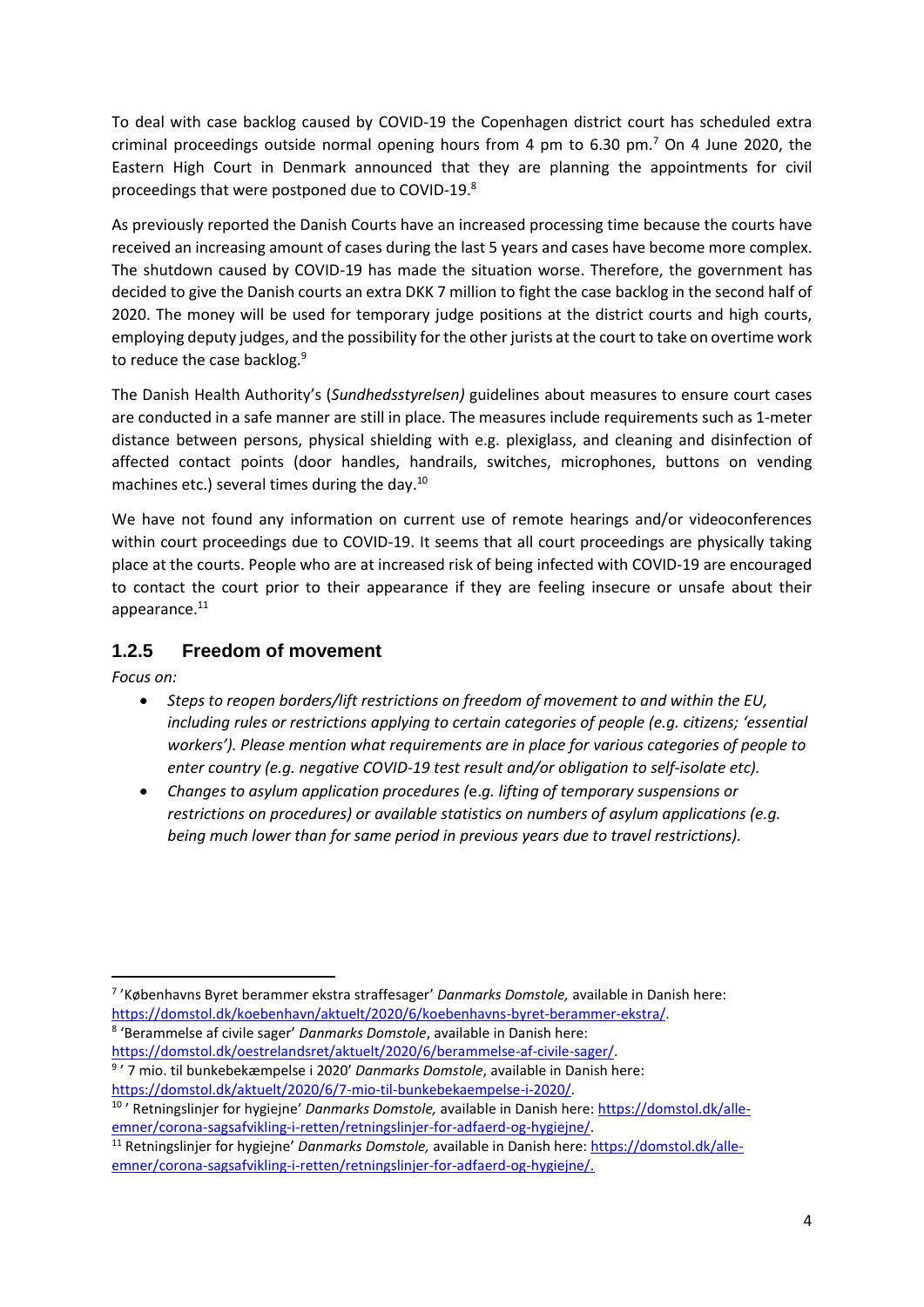Leading up to 27 June, all non-essential travelling was discouraged.<sup>12</sup> On 15 June, tourists from Norway, Germany and Iceland were allowed to go on vacation in Demark if their stay was at least 6 nights long and outside of Copenhagen.<sup>13</sup>

Effective 27 June, the Danish Government has implemented a new model for opening the borders and easing travel advice for countries in the EU and Schengen area, as well as the UK. The model establishes a number of objective criteria, including a low number of infected persons, which determines the countries for which the borders are opened. To be "open", a country must have fewer than 20 infected persons per 100,000 inhabitants per week. Once a country is open, the threshold for changing the status to "quarantine country" will be 30 infected persons per 100,000 inhabitants. This policy is designed to prevent opening and closing because of minor fluctuations from week to week. In addition, the model includes a "safety valve" (clause) if the spread of COVID-19 is increasing at a fast rate or if Statens Serum Institut finds the information from the country to be false or unreliable.<sup>14</sup>

A special mechanism has been established for the Nordic countries. If a Nordic country does not meet the objective criteria for categorisation as "open", the country will instead be subject to a regional scheme. In these cases, the Danish borders will be open for entry by persons residing in regions of the country that meet the criterion on the number of infected persons per week.

Generally, if a country or a region is categorised as open under the above-described model, persons residing in that country are required to document a stay of a minimum of six nights.

However, the requirement of documenting a stay of a minimum of six nights does not apply to the following border regions: Schleswig-Holstein, Skåne, Halland, Blekinge, and Norway. Persons residing in these areas must only present proof of residence. If the region does not meet the objective criteria above, persons entering Denmark are required to show a negative COVID-19 test taken within 72 hours prior to entering into Denmark.

Since 15 June 2020, the Danish Immigration Service has been functioning as normal, but with delays due to e.g. precautionary measures at the Citizen Service where biometric features are recorded.

Before 15 June 2020, certain parts of the case processing were completely on hold because applicants could not appear in person at the Citizen Service.<sup>15</sup>

Very few asylum applications have been submitted since the outbreak of COVID-19. Here is a table of the latest available numbers on asylum applications:<sup>16</sup>

|  | January 2020 | February 2020 | <b>March 2020</b> | <b>April 2020</b> | <b>May 2020</b> |
|--|--------------|---------------|-------------------|-------------------|-----------------|
|--|--------------|---------------|-------------------|-------------------|-----------------|

 $12$  Ibid.

**.** 

<sup>13</sup> Emma Holst, ' Regeringen åbner grænsen for norske, tyske og islandske turister fra 15. juni' *Altinget*, available in Danish here[: https://www.altinget.dk/artikel/live-mette-frederiksen-holder-pressemoede-om](https://www.altinget.dk/artikel/live-mette-frederiksen-holder-pressemoede-om-graenserne)[graenserne.](https://www.altinget.dk/artikel/live-mette-frederiksen-holder-pressemoede-om-graenserne)

<sup>14</sup> Danmark åbner grænserne yderligere og lemper rejsevejledningerne'*, the Ministry of Foreign Affairs of Denmark* (see the pdf Fact Sheet '*faktaark*' at the end of the article) available in Danish here:

[https://um.dk/da/nyheder-fra-udenrigsministeriet/newsdisplaypage/?newsID=AE42B703-ECD6-4836-A763-](https://um.dk/da/nyheder-fra-udenrigsministeriet/newsdisplaypage/?newsID=AE42B703-ECD6-4836-A763-2052E641598F) [2052E641598F.](https://um.dk/da/nyheder-fra-udenrigsministeriet/newsdisplaypage/?newsID=AE42B703-ECD6-4836-A763-2052E641598F)

<sup>15</sup> 'Coronavirus (COVID-19): Information for the Immigration Service' users' *Danish Immigration Service*, available in English here[: https://www.nyidanmark.dk/en-](https://www.nyidanmark.dk/en-GB/Words%20and%20Concepts%20Front%20Page/Shared/Corona_COVID19_Information/COVID19_Information_til_US_brugere)

[GB/Words%20and%20Concepts%20Front%20Page/Shared/Corona\\_COVID19\\_Information/COVID19\\_Informati](https://www.nyidanmark.dk/en-GB/Words%20and%20Concepts%20Front%20Page/Shared/Corona_COVID19_Information/COVID19_Information_til_US_brugere) on til US brugere.

<sup>16</sup> 'Seneste tal på udlændingeområdet' *Danish Immigration Service*, available in Danish here: [https://nyidanmark.dk/da/Tal-og-statistik/Seneste-tal-på-udlændingeområdet.](https://nyidanmark.dk/da/Tal-og-statistik/Seneste-tal-på-udlændingeområdet)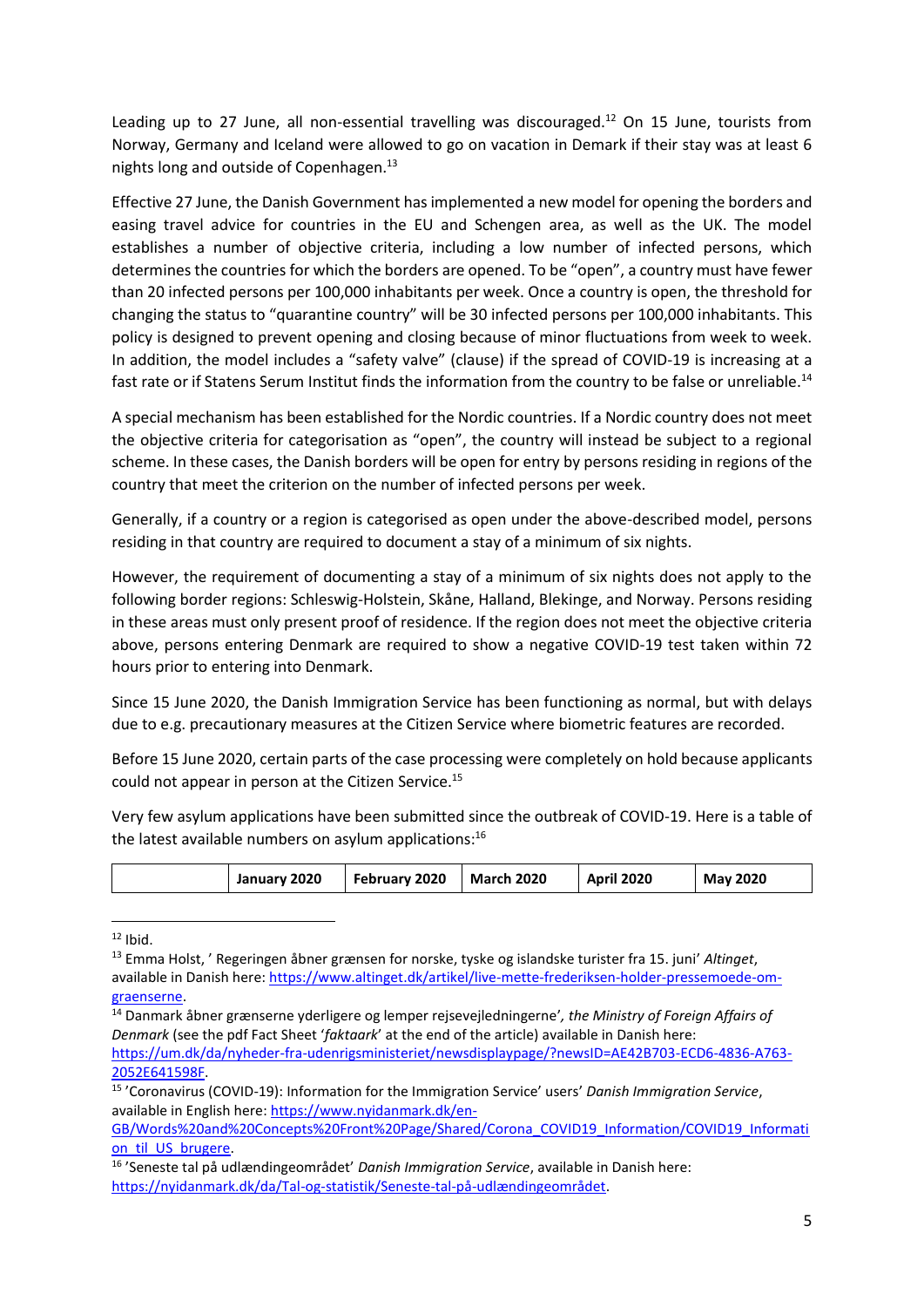| Asylum       | 207 | 0 ה<br>ᅩノン<br>-- | 12<br>ᆂᄼᆂ<br>--- | n c<br>-- | <b>CA</b><br>ັ |
|--------------|-----|------------------|------------------|-----------|----------------|
| applications |     |                  |                  |           |                |

### **1.3 Impact of measures on particular groups**

*Select the three most relevant groups from the following:* 

- *persons with disabilities,*
- *homeless people,*
- *older people,*
- *women,*
- *Roma and Travellers (Note – for those countries requested to collect additional data on the impact of COVID-19 on Roma – Service request No 33 (Belgium, Bulgaria, Czechia, Ireland, Greece, Spain, France, Croatia, Italy, Hungary, Netherlands, Portugal, Romania, Slovakia and Sweden), information submitted on Roma for Bulletin 4 should not be exactly duplicated in this additional data collection; however, a summary of main points concerning the Roma can be included in your submission for this Bulletin – to ensure that, where appropriate, any major developments in your Member State concerning this group are reported in Bulletin 4. The same approach applues regarding information supplied on asylum seekers/refugees).*
- *Detainees (including measures on early release or alternatives to detention)*
- *or another group not listed that have immerged in your country as facing particular challenges - before selection, this should be discussed with FRA.*

#### **Older people**

On 9 June 2020, a new executive order partially lifted restrictions on visits at nursing homes. Visits should still, when possible, be conducted outside. Indoor visits are possible in critical situations. It is no longer possible to prohibit outdoor visits. Certain residents at nursing homes will be allowed to have 1-2 regular visitors if they because of their health cannot conduct visits outside or because the physical environment excludes the possibility of outdoor visitors.<sup>17</sup>

On 15 June 2020, all persons above the age of 65 are offered a vaccine against pneumococcus free of charge. This is done to reduce the number of patients at risk.<sup>18</sup>

#### **Detainees**

**.** 

From 18 May 2020 through June 2020, the Danish Prison and Probation Service *(Kriminalforsorgen*) gradually transitioned back to normal prison services.<sup>19</sup> New inmates no longer need to be isolated from other inmates for 14 days when they arrive at the prison, visiting procedures are back to normal, prison leave *(udgang)* is allowed again for all groups of inmates, occupation in prison is conducted normally, and inmates can again be transferred between prisons. In connection with the normalising

<sup>18</sup> 'Alle over 65 år får nu tilbud om pneumokokvaccine' *Sundheds- og Ældreministeriet,* available in Danish here: [https://sum.dk/Aktuelt/Nyheder/Coronavirus/2020/Juni/pneumokokvaccinationer.aspx.](https://sum.dk/Aktuelt/Nyheder/Coronavirus/2020/Juni/pneumokokvaccinationer.aspx)

<sup>17</sup> 'Gradvis genåbning på plejehjem og sygehuse' *Sundheds- og Ældreministeriet,* available in Danish here: [https://sum.dk/Aktuelt/Nyheder/Coronavirus/2020/Juni/Gradvis-genaabning-paa-plejehjem-og](https://sum.dk/Aktuelt/Nyheder/Coronavirus/2020/Juni/Gradvis-genaabning-paa-plejehjem-og-sygehuse.aspx)[sygehuse.aspx.](https://sum.dk/Aktuelt/Nyheder/Coronavirus/2020/Juni/Gradvis-genaabning-paa-plejehjem-og-sygehuse.aspx)

<sup>19</sup> Information om COVID-19, *the Danish Prison and Probation Service,* available in Danish here: [https://www.kriminalforsorgen.dk/corona/.](https://www.kriminalforsorgen.dk/corona/)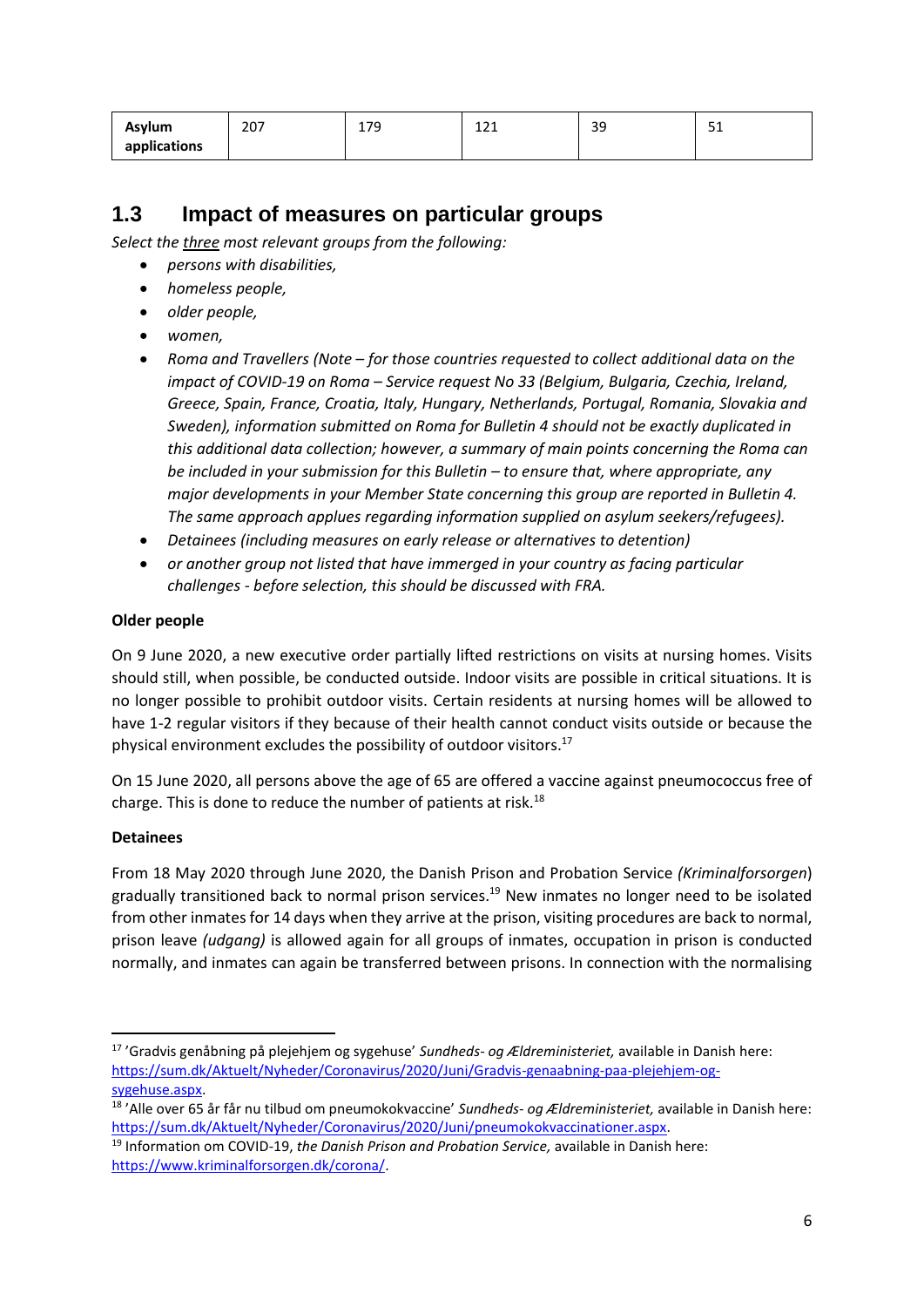of prison functions special compensation initiatives, such as the possibility of using a private mobile phone in open prisons, have been discontinued.<sup>20</sup>

The Danish Parliamentary Ombudsman reports in an oral contribution, that the Ombudsman will resume some of their usual inspections in several institutions located under The Danish Prison and Probation Service during June  $2020$ .<sup>21</sup> The inspections in June will focus on three institutions examining how the institutions have dealt with COVID-19 and how the people concerned have been affected by COVID-19 measures. The institutions that will be inspected are the department of foreigners located under Nyborg prison (*Nyborg Fængsels udlændingeafdeling*), Blegdamsvejens prison for detainees in custody, (*Blegdamsvejens Arrest)* and pension Engelsborg for detainees serving the last part of their sentence (*Pension Engelsborg)*. The inspection will involve interviews with the management and the inserted people of the institutions.<sup>22</sup>

The above-mentioned inspections were all conducted in June 2020. On 10 and 11 June the Ombudsman's visiting team inspected Pension Engelsborg and on 17 and 18 June they inspected three deportation sections in Nyborg Prison and Blegdamsvejens Arrest. The interviews with the management and employees were held via video conference and the interviews with inmates were held in the institutions.<sup>23</sup>

#### **Persons with disabilities**

1

The executive order that imposed general restrictions on visitation in social housing offers *(botilbud)*, which include some persons with disabilities, has been lifted on 24 June 2020. The management of each social housing offer can impose local visit restrictions under the following circumstances: 1) if the management assesses that visit restrictions are necessary due to residents or employees belonging to the specific risk groups or 2) a local outbreak of COVID-19 in the housing offer.<sup>24</sup> The Ministry of Social Affairs and the Interior (*Social- og Indenrigsministeriet)* followed up the repeal of the general restrictions with new adapted guidelines.<sup>25</sup>

In late June, the Danish Institute for Human Rights published a report on the COVID-19 restrictions for persons with disabilities who are institutionalised in Denmark. The report is based on 20 qualitative interviews and found that the restrictions on visitation were "over-implemented" and thus hit harder than intended. <sup>26</sup>

<sup>20</sup> 'Hverdagen vender tilbage i landets fængsler og arrester' *Kriminalforsorgen,* available in Danish here: [https://www.kriminalforsorgen.dk/om-os/nyt-og-presse/nyheder/hverdagen-vender-tilbage-i-landets](https://www.kriminalforsorgen.dk/om-os/nyt-og-presse/nyheder/hverdagen-vender-tilbage-i-landets-faengsler-og-arrester/)[faengsler-og-arrester/.](https://www.kriminalforsorgen.dk/om-os/nyt-og-presse/nyheder/hverdagen-vender-tilbage-i-landets-faengsler-og-arrester/)

<sup>&</sup>lt;sup>21</sup> Denmark, press release from the Danish Parliamentary Ombudsman, 3 June 2020, available in Danish, at: [http://www.ombudsmanden.dk/find/nyheder/alle/covid-19-tilsyn/.](http://www.ombudsmanden.dk/find/nyheder/alle/covid-19-tilsyn/)

<sup>&</sup>lt;sup>22</sup> Denmark, orientation from the Danish Parliamentary Ombudsman to the Danish Parliament, 3 June 2020, available in Danish, at[: https://www.ft.dk/samling/20191/almdel/%C2%A771/bilag/98/2202554/index.htm.](https://www.ft.dk/samling/20191/almdel/%C2%A771/bilag/98/2202554/index.htm)

<sup>&</sup>lt;sup>23</sup> 'Ombudsmanden: Kan en fremtidig epidemi håndteres mindre restriktivt i kriminalforsorgens institutioner?' available here: [http://www.ombudsmanden.dk/find/nyheder/alle/haandtering\\_af\\_fremtidig\\_epidemi/.](http://www.ombudsmanden.dk/find/nyheder/alle/haandtering_af_fremtidig_epidemi/)

<sup>24</sup> 'Nu er hverdagen tilbage på sociale tilbud' *Social- og Indenrigsministeriet*, available in Danish here: [https://sim.dk/nyheder/nyhedsarkiv/2020/jun/nu-er-hverdagen-tilbage-paa-sociale-tilbud/.](https://sim.dk/nyheder/nyhedsarkiv/2020/jun/nu-er-hverdagen-tilbage-paa-sociale-tilbud/)

<sup>25</sup> ' Ny udgave af retningslinjer for genoptagelse af aktiviteter på socialområdet' *Social- og Indenrigsministeriet*, available in Danish here[: https://sim.dk/nyheder/nyhedsarkiv/2020/jun/ny-udgave-af-retningslinjer-for](https://sim.dk/nyheder/nyhedsarkiv/2020/jun/ny-udgave-af-retningslinjer-for-genoptagelse-af-aktiviteter-paa-socialomraadet/)[genoptagelse-af-aktiviteter-paa-socialomraadet/.](https://sim.dk/nyheder/nyhedsarkiv/2020/jun/ny-udgave-af-retningslinjer-for-genoptagelse-af-aktiviteter-paa-socialomraadet/)

<sup>&</sup>lt;sup>26</sup> The Danish Institute for Human Rights, 'besøgsrestriktioner på botilbud' available in Danish here: [https://menneskeret.dk/sites/menneskeret.dk/files/media/document/Besøgsrestriktioner%20på%20botilbud.](https://menneskeret.dk/sites/menneskeret.dk/files/media/document/Besøgsrestriktioner%20på%20botilbud.pdf) [pdf.](https://menneskeret.dk/sites/menneskeret.dk/files/media/document/Besøgsrestriktioner%20på%20botilbud.pdf)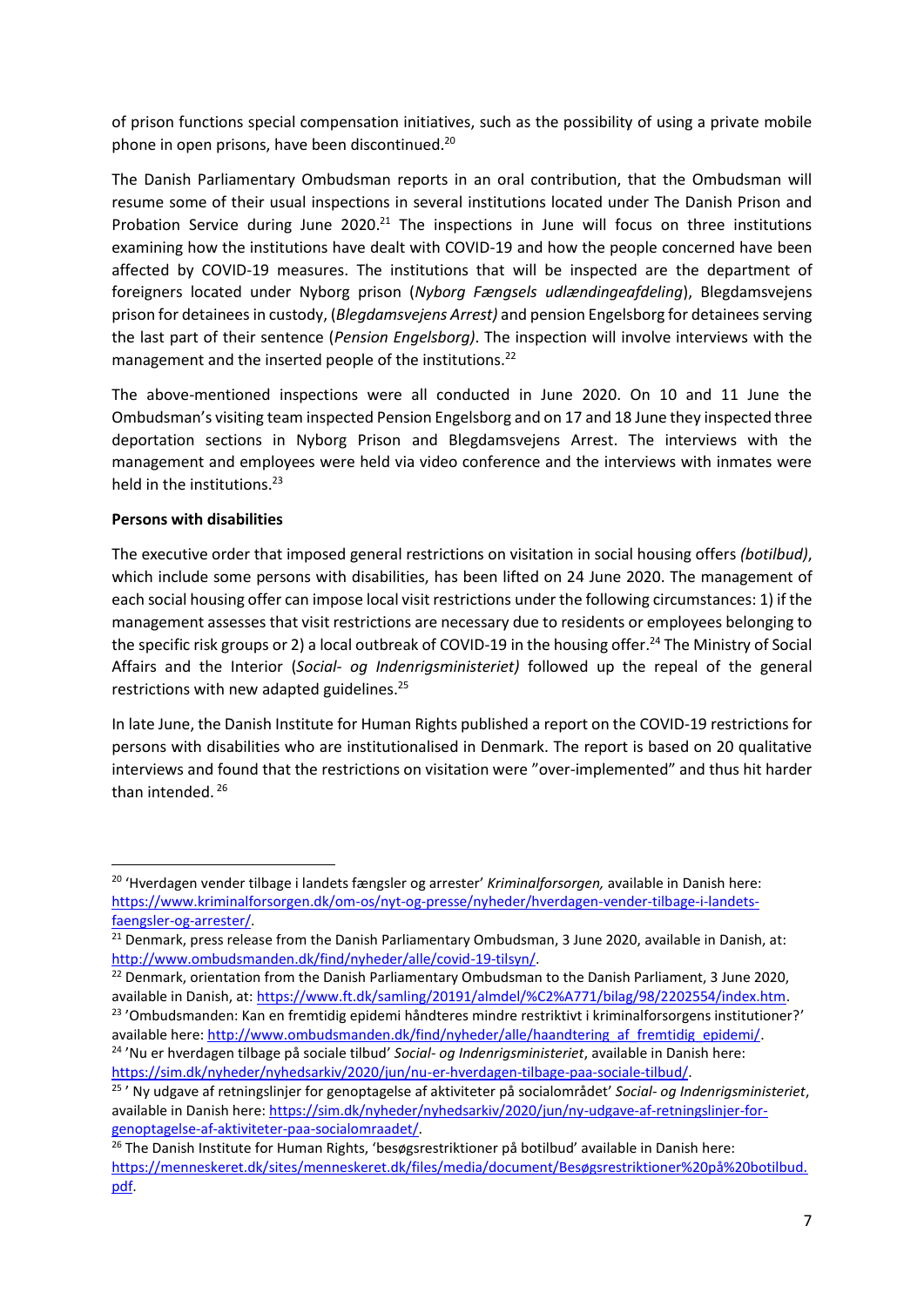# **2 Selected issues emerging during the COVID-19 crisis**

## **2.1 Xenophobic speech, acts of harassment and violent attacks**

 *In reference to Bulletin #1 where these issues were addressed, please report incidents of xenophobic speech, acts of harassment and violent attacks against specific minority groups on the grounds of race or ethnic origin during the reporting period and on any key developments since you last reported on this issue.*

On 30 June 2020, the Danish Institute for Human Rights published a report on minorities' experience of being exposed to hatred in the public space during COVID-19. On the basis of a survey and interviews with people from minority groups the report concludes that minorities have been particularly exposed to hatred during the COVID-19 epidemic. The experiences range from shouts of "go home", derogatory words about Asians, accusations of being "disease spreaders", being spat after and threatening behaviour to what the minority people experience as a general distance – not just measured in meters. In several cases, respondents have been in the company of their children who have watched the incident.<sup>27</sup>

A person adopted from Asia had the following experience: "I had just gotten out of a shop and I am putting away some items under the stroller. And a man comes out, walks over to us and exclaims (in a local dialect): "You should go home to where you come from, instead of dragging such shit up here. It's disgusting". Then he spat after me and my son on the ground in front of us."<sup>28</sup>

An immune-compromised person who went shopping wearing a mask also reported that a stranger had shouted at her to go home and told her that "We are some who have to keep this country going and we should actually be able to work" (assuming that she was a disease carrier).<sup>29</sup>

# **2.2 Infringement of privacy and/or data protection rights**

 *In reference to Bulletin # 1 and Bulletin #2 where these issues were addressed, please describe instances of infringement of privacy and/or data protection rights related to the pandemic during the reporting period and on any key developments since you last reported on this issue.*

On 18 June 2020, the Ministry of Health launched the release of a mobile app with the objective of preventing the spread of COVID-19. With the app a user can send a message to people they have been close to, e.g. in public transport or at a restaurant, if they get tested positive with COVID-19. The message is given to other app users without them knowing who the COVID-19 infected citizen is. If an app user has been close to a person infected with COVID-19, the app user will receive guidelines from

**.** 

<sup>&</sup>lt;sup>27</sup> Danish Institute for Human Rights report, 'Had i det offentlige rum under COVID-19-epidimien', p. 50-52 report available in Danish and summary available in English at: [https://menneskeret.dk/udgivelser/had](https://menneskeret.dk/udgivelser/had-offentlige-rum-covid-19-epidemien-analyse-minoriteters-oplevelser)[offentlige-rum-covid-19-epidemien-analyse-minoriteters-oplevelser.](https://menneskeret.dk/udgivelser/had-offentlige-rum-covid-19-epidemien-analyse-minoriteters-oplevelser)

<sup>&</sup>lt;sup>28</sup> Danish Institute for Human Rights report, 'Had i det offentlige rum under COVID-19-epidimien', p. 50-52 report available in Danish and summary available in English at: [https://menneskeret.dk/udgivelser/had](https://menneskeret.dk/udgivelser/had-offentlige-rum-covid-19-epidemien-analyse-minoriteters-oplevelser)[offentlige-rum-covid-19-epidemien-analyse-minoriteters-oplevelser.](https://menneskeret.dk/udgivelser/had-offentlige-rum-covid-19-epidemien-analyse-minoriteters-oplevelser)

<sup>&</sup>lt;sup>29</sup> Danish Institute for Human Rights report, 'Had i det offentlige rum under COVID-19-epidimien', p. 44 report available in Danish and summary available in English at: [https://menneskeret.dk/udgivelser/had-offentlige](https://menneskeret.dk/udgivelser/had-offentlige-rum-covid-19-epidemien-analyse-minoriteters-oplevelser)[rum-covid-19-epidemien-analyse-minoriteters-oplevelser.](https://menneskeret.dk/udgivelser/had-offentlige-rum-covid-19-epidemien-analyse-minoriteters-oplevelser)